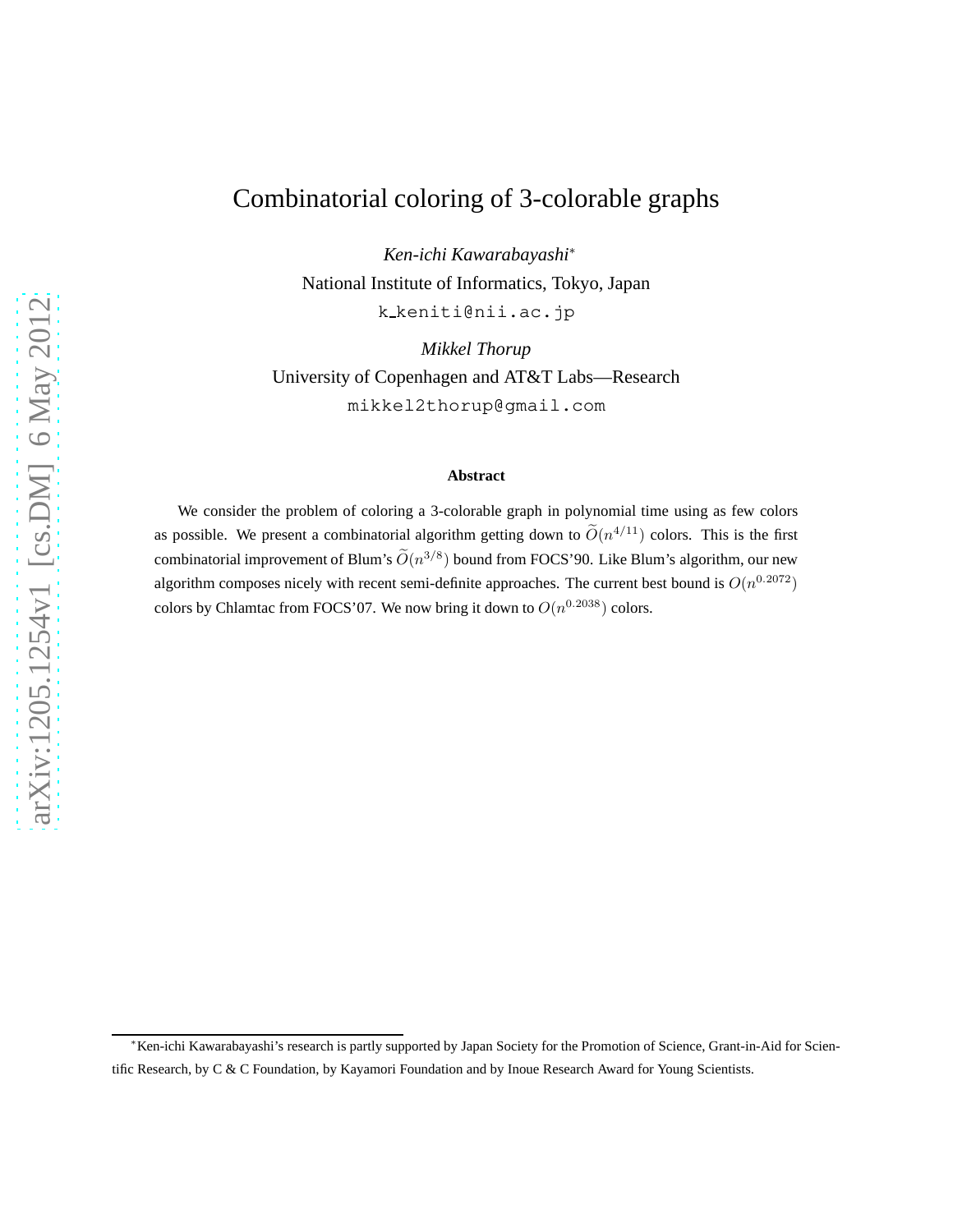### **1 Introduction**

If ever you want to illustrate the difference between what we consider hard and easy to someone not from computer science, use the example of 2-coloring versus 3-coloring: suppose there is too much fighting in a class, and you want to split it so that no enemies end up in the same group. First you try with a red and a blue group. Put someone in the red group, and everyone he dislikes in the blue group, everyone they dislike in the red group, and so forth. This is an easy systematic approach. Digging a bit deeper, if something goes wrong, you have an odd cycle, and it is easy to see that if you have a necklace with an odd number of red and blue beads, then the colors cannot alternate perfectly. Knowing that red and blue do not suffice, we might try introducing green, but this is already beyond what we believe computers can do.

Three-coloring is a classic NP-hard problem. It was proved hard by Garey, Johnson, and Stockmeyer at STOC'74 [\[9\]](#page-12-0), and was the prime example of NP-hardness mentioned by Karp in 1975 [\[12\]](#page-12-1). It is an obvious target for any approach to NP-hard problems. With the approximation approach, given a 3-colorable graph, we try to color it in polynomial time using as few colors as possible. This challenge has engaged many researchers. At STOC'82, Wigderson [\[15\]](#page-12-2) got down to  $O(n^{1/2})$  colors for a graph with n vertices. Berger and Rompel [\[3\]](#page-12-3) improved this to  $O((n/(\log n))^{1/2})$ . Blum [\[4\]](#page-12-4) came with the first polynomial improvements, first to  $\widetilde{O}(n^{2/5})$  colors at STOC'89, and then to  $\widetilde{O}(n^{3/8})$  colors at FOCS'90.

The next big step at FOCS'94 was by Karger, Motwani, Sudan [\[11\]](#page-12-5) who used semi-definite programming (SDP). For a graph with maximal degree  $\Delta_{\max}$ , they got down to  $O(\Delta_{\max}^{1/3})$  colors. Combining it with Wigderson's algorithm, they got down to  $O(n^{1/4})$  colors. Later Blum and Karger [\[5\]](#page-12-6) combined the SDP [\[11\]](#page-12-5) with Blum's [\[4\]](#page-12-4) algorithm, yielding an improved bound of  $\tilde{O}(n^{3/14}) = \tilde{O}(n^{0.2142})$  (actually we can get  $n^{0.2142} + 2$  colors since we have rounded the exponent up). Later improvements in semi-definite programming have also been combined with Blum's algorithm. At STOC'06, Arora, Chlamtac, and Charikar [\[1\]](#page-11-0) got down to  $O(n^{0.2111})$  colors. The proof in [\[1\]](#page-11-0) is based on the seminal result of Arora, Rao and Vazirani [\[2\]](#page-11-1) which gives an  $O(\sqrt{\log n})$  algorithm for the sparsest cut problem. The last improvement was at FOCS'07 by Chlamtac [\[6\]](#page-12-7) who got down to  $O(n^{0.2072})$  colors.

Only a few lower bounds are known. The strongest known hardness result shows that it is NP-hard to get down to 5 colors [\[10,](#page-12-8) [13\]](#page-12-9). Recently, Dinur, Mossel and Regev [\[7\]](#page-12-10) showed that it's hard to color with any constant number of colors (i.e.,  $O(1)$  colors) based on a variant of Unique Games Conjecture.

Some integrality gap results [\[8,](#page-12-11) [11,](#page-12-5) [14\]](#page-12-12) show that the simple SDP relaxation has integrality gap at least  $n^{0.157}$ . It is therefore natural to go back and see if we can improve things combinatorially.

In this paper, we present the first improvement on the combinatorial side since Blum in 1990 [\[4\]](#page-12-4). With a purely combinatorial approach, we get down to  $\tilde{O}(n^{4/11})$  colors. Combining it with Chlamtac's SDP [\[6\]](#page-12-7), we get down to  $O(n^{0.2038})$  colors..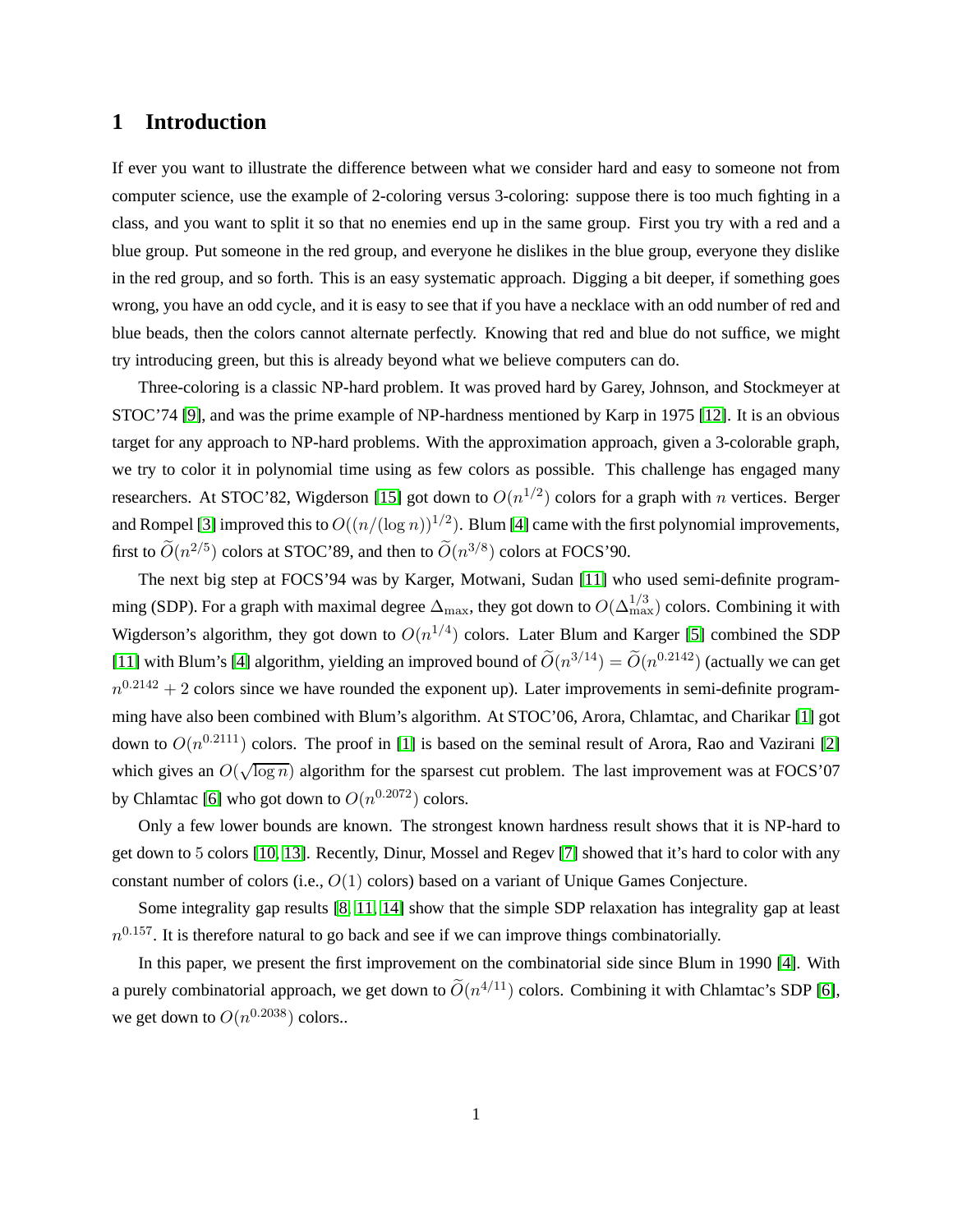**Techniques** In the details we reuse a lot of the techniques pioneered by Blum [\[4\]](#page-12-4), but our overall strategy is more structural. We will be looking for sparse cuts that we can recurse over. When no more sparse cuts can be found (and if we are not done by other means), we will have crystallized a vertex set  $X$  that is guaranteed to be monochromatic in some 3-coloring. The vertices in  $X$  can then be identified. We note for comparison that one of the main technical lemmas in Blum [\[4\]](#page-12-4) (see Lemma [1](#page-2-0) below) is a test to see if a sufficiently large set  $Y$  is multichromatic in the sense that no color can dominate too much in any coloring. The monochromatic set  $X$  that we identify is typically much too small for Blum's lemma to apply.

Below we focus on our combinatorial algorithm. The integration with SDP is essentially explained in [\[5\]](#page-12-6) and is sketched in the end.

#### <span id="page-2-2"></span>**2 Preliminaries including ingredients from Blum**

We are given a 3-colorable graph  $G = (V, E)$  with  $n = |V|$  vertices. For a vertex set  $X \subseteq V$ , let  $N(X)$ be the neighborhood of X and  $G|X$  be the subgraph induced by X. The unknown 3-coloring is with red, green, and blue. If we say a vertex set X *is green*, we mean that every vertex in X is colored by green.

For some color target k which is polynomial in n, we wish to find a  $\tilde{O}(k)$  coloring of G in polynomial time. We are going to reuse several ideas and techniques from Blum's approach [\[4\]](#page-12-4).

**Progress** Blum has a general notion of *progress towards*  $\widetilde{O}(k)$  *coloring* (or *progress* for short if k is understood) which is defined such that if we for any 3-colorable graph can make progress towards  $\tilde{O}(k)$ coloring in polynomial time, then we can  $\tilde{O}(k)$  color any 3-colorable graph in polynomial time.

Blum defines several types of progress, but here the only concrete type of progress we need to know is that of *monochromatic progress* where we identify a set of vertices that is monochromatic in some 3 coloring, hence which can be identified in a single vertex. Otherwise we will only make progress via results of Blum presented below using a common parameter

<span id="page-2-1"></span><span id="page-2-0"></span>
$$
\Psi = n/k^2. \tag{1}
$$

A very useful tool we get from Blum is the following multichromatic test:

**Lemma 1 ([\[4,](#page-12-4) Corollary 4])** *Given a vertex set*  $X \subseteq V$  *of size at least*  $\Psi = n/k^2$ *, in polynomial time, we can either make progress towards*  $\widetilde{O}(k)$ -coloring of G, or else guarantee that under every legal 3-coloring *of* G*, the set* X *is multichromatic.*

In fact Blum has a stronger lemma  $[4,$  Lemma 12] guaranteeing not only that X is multichromatic, but that no single color is used by more than a fraction  $(1 - 1/(4 \log n))$  of the vertices in X. This stronger version is not needed here. Using Lemma [1](#page-2-0) he proves: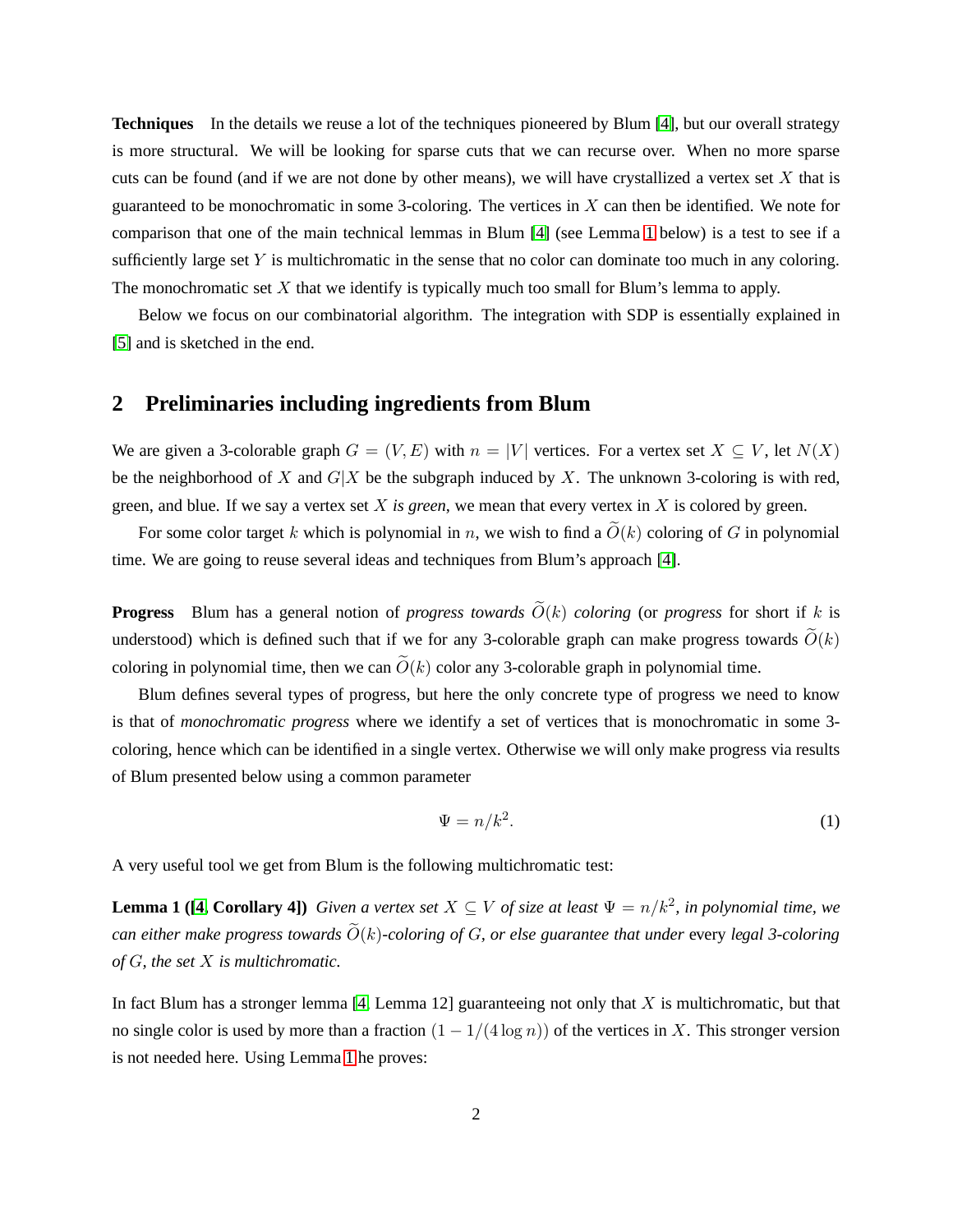**Lemma 2 ([\[4,](#page-12-4) Theorem 3])** *If two vertices have more then* Ψ *common neighbors, we can make progress towards*  $O(k)$  *coloring. Hence we can assume that no two vertices have more than*  $\Psi$  *common neighbors.* 

<span id="page-3-0"></span>Using this bound on joint neighborhoods, Blum proves the following lemma (which he never states in this general quotable form):

**Lemma 3** *If the vertices in a set* Z *on the average have* d *neighbors in* U*, then the whole set* Z *has at least*  $\min\{d/\Psi, |Z|\} d/2$  *distinct neighbors in U.* 

**Proof** If  $d/\Psi \leq 2$ , the result is trivial, so  $d/\Psi \geq 2$ . It suffices to prove the lemma for  $|Z| \leq d/\Psi$ , for if Z is larger, we restrict our attention to the  $d/\Psi$  vertices with most neighbors in U. Let the vertices in Z be ordered by decreasing degree into Z. Let  $d_i$  be the degree of vertex  $v_i$  into U. We now study how the neighborhood of Z in U grows as we include the vertices  $v_i$ . When we add  $v_i$ , we know from Lemma [2](#page-2-1) that its joint neighborhood with any (previous) vertex  $v_h$ ,  $h < i$  is of size at most  $\Psi$ . It follows that  $v_i$  adds at least  $d_i - (i-1)\Psi$  new neighbors in U, so  $|N(Z) \cap U| \ge \sum_{i=0}^{|Z|-1} (d_i - (i-1)\Psi) > |Z|d/2$ .

**Second neighborhood structure** Let  $\Delta_{\text{min}}$  be the smallest degree in graph G. With color target k, we can trivially assume  $\Delta_{\text{min}} > k$  (but  $\Delta_{\text{min}}$  may be much larger if we apply SDP to low degree vertices). For some  $\Delta_0 = \Omega(\Delta_{\text{min}})$ , Blum [\[4,](#page-12-4) Theorems 7 and 8 and the Proof of Theorem 5] identifies in polynomial time a subgraph  $H_0$  of G that consists of a vertex  $r_0$  and two disjoint vertex sets  $S_0, T_0$ , with the following 3-level structure:

- A root vertex  $r_0$ . We assume  $r_0$  is colored red in any 3-coloring.
- A first neighborhood  $S_0 \subseteq N_G(r_0)$  of size at least  $\Delta_0$ .
- A second neighborhood  $T_0 \subseteq N_G(S_0)$  of size at most  $n/k$ .
- All edges in  $H_0$  go between  $r_0$  and  $S_0$  and between  $S_0$  and  $T_0$ .
- The vertices in  $S_0$  have average degree  $\Delta_0$  into  $T_0$ .
- The degrees from  $T_0$  to  $S_0$  are all within a factor  $(1 \pm o(1))$  around an average  $\delta_0 \geq \Delta_0^2 k/n$ .

Note that [\[4,](#page-12-4) Theorems 7 and 8] does not have this size bound on  $T_0$ . Instead there is a large set R of red vertices leading to a large identifiable independent set constituting a constant fraction of  $T_0$ . If this set is of size  $\tilde{\Omega}(n/k)$ , then Blum makes progress towards a  $\tilde{O}(k)$  coloring as described in [\[4,](#page-12-4) Proof of Theorem 5], and we are done. Assuming that this did not happen, we have the size bound on  $T_0$ .

Blum seeks progress directly in the above structure, but we are going to apply a series of reductions which either make progress, find a good cut recursing on one side, or identify a monochromatic set. This is why we already now used the subscript  $_0$  to indicate the original structure provided by Blum [\[4\]](#page-12-4).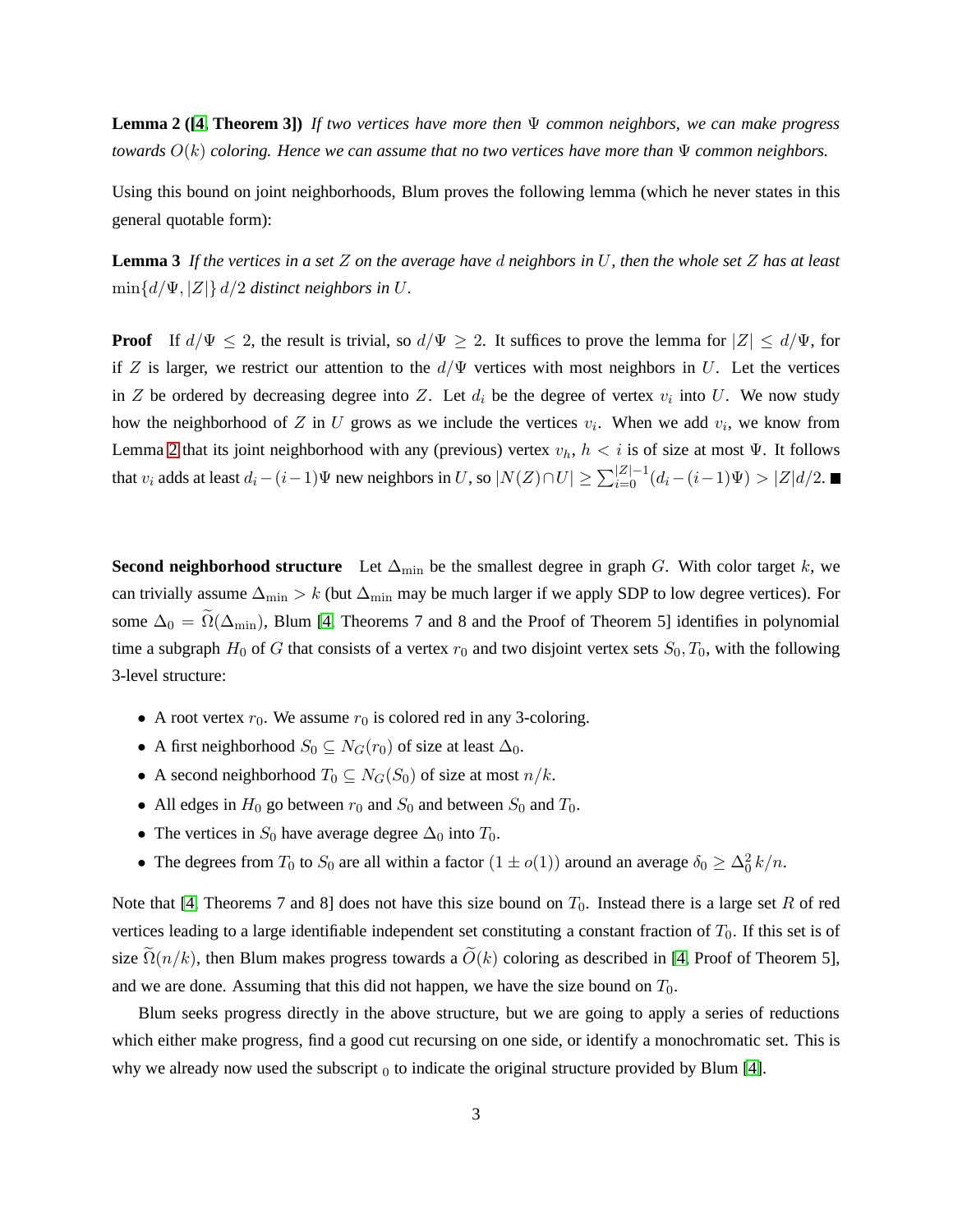# **3 Our coloring algorithm**

We will use Blum's second neighborhood structure  $H_0$  with a color target

<span id="page-4-1"></span>
$$
k = \widetilde{\Theta}\left((n/\Delta_{\min})^{4/7}\right). \tag{2}
$$

We are going to work on induced subproblems  $(S, T) \subseteq (S_0, T_0)$  defined in terms of a subsets  $S \subseteq S_0$  and  $T \subseteq T_0$ . The edges considered in the subproblem are exactly those from  $H_0$  between S and T. This edge set is denoted  $E_0(S, T)$ . With  $r_0$  red in any 3-coloring, we know that all vertices in  $S \subseteq S_0$  are blue or green. We will define *high degrees* in T (to S) as degrees bigger than  $\delta_0/16$  (almost a factor 16 below the average in  $T_0$ ), and we will make sure that any subproblem  $(S, T)$  considered satisfies:

<span id="page-4-0"></span>(i) We have more than  $\Psi$  vertices of high degree in  $T$ .

**Cut-or-color** We will implement a subroutine cut-or-color $(t, S, T)$  which for a problem  $(S, T) \subset$  $(S_0, T_0)$  takes starting point in an arbitrary high degree vertex  $t \in T$ . It will have one of the following outcomes:

- Reporting a "sparse cut around a subproblem  $(S', T') \subseteq (S, T)$ " with no cut edges between S' and  $T \setminus T'$  and only few cut edges between  $T'$  and  $S \setminus S'$ . The exact definition of a sparse cut is complicated, but at this point, all we need to know is that cut-or-color may declare a sparse cut.
- Some progress toward  $k$ -coloring with Blum's Lemma [1.](#page-2-0)
- A guarantee that if r and t have the different colors in some 3-coloring  $C_t$  of G, then S is monochromatic in  $C_t$ .

We note that testing whether or not S can be monochromatic is only new if  $|S| < \Psi$ , for if  $|S| \ge \Psi$  and S was monochromatic, we would get immediate progress with Lemma [1.](#page-2-0)

**Recursing towards a monochromatic set** Using cut-or-color, we now describe our main recursive algorithm which takes as input a subproblem  $(S, T)$ . Let U be the set of high degree vertices in T. By [\(i\)](#page-4-0) we have  $|U| \geq \Psi$ , so we can apply Blum's multicolor test from Lemma [1.](#page-2-0) Assuming we did not make progress, we know that U is multichromatic in every valid 3-coloring. We now apply cut-or-color to each  $t \in U$ , stopping only if a sparse cut is found or progress is made. If we make progress, we are done, so assume that this does not happen.

**Monochromatic case** The most interesting case is if we get neither progress nor a sparse cut.

**Lemma 4** If cut-or-color *does not find progress or a sparse cut for any high degree*  $t \in U$ *, then* S *is monochromatic in some 3-coloring of* G*.*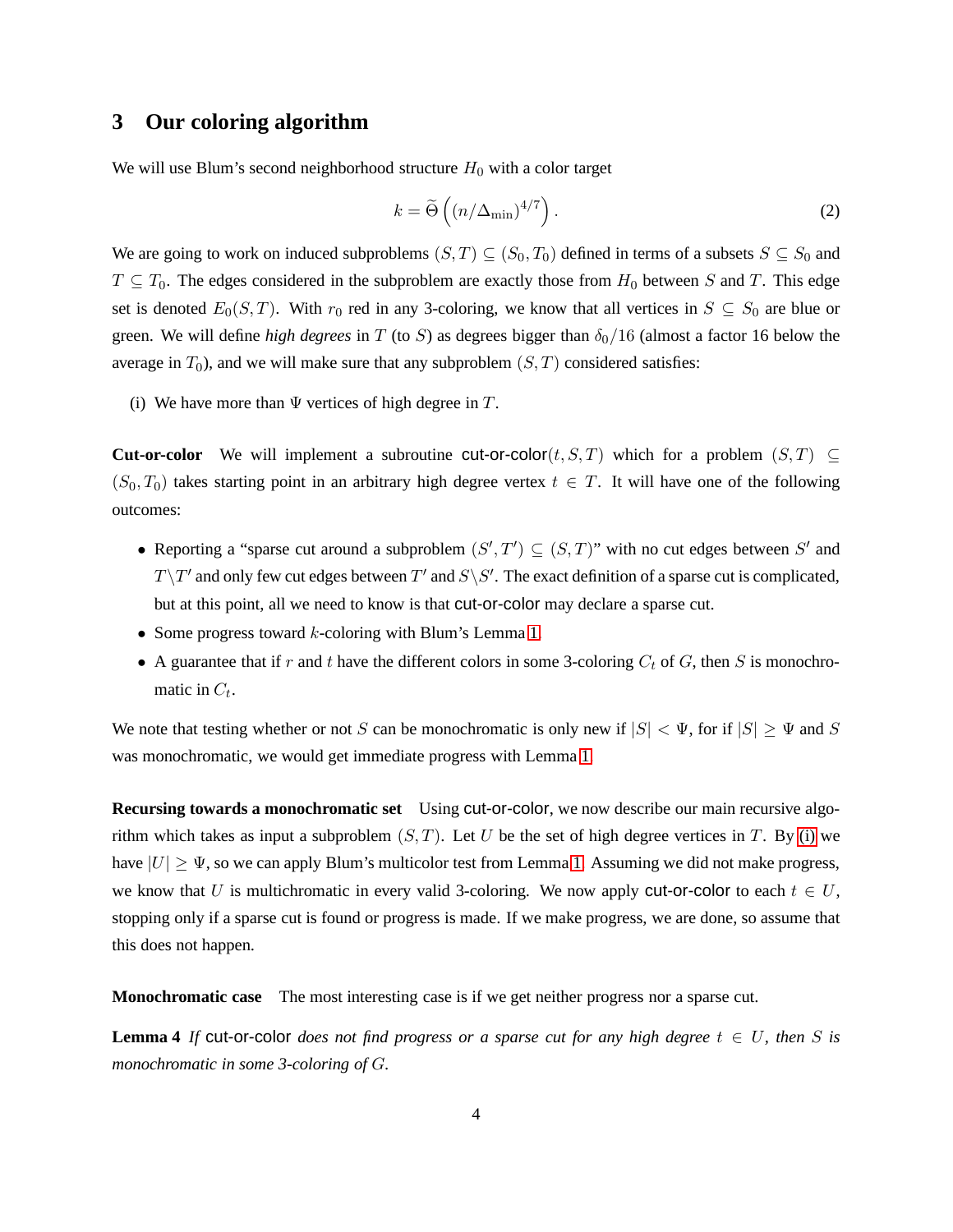**Proof** Since U is multichromatic in any 3-coloring, there is a 3-coloring  $C_t$  where some  $t \in U$  has a different color than  $r_0$ , and then **cut-or-color** guarantees that S is monochromatic in  $C_t$ .

Thus we have found a monochromatic set, so monochromatic progress can be made.

**Sparse cut** If a sparse cut around a subproblem  $(S', T')$  is reported, we recurse on  $(S', T')$ .

# **4 Implementing** cut-or-color

We are now going to implement cut-or-color. The first part of it is essentially the coloring that Blum [\[4,](#page-12-4) §5.2] uses for dense regions. We shall describe how we bypass the limits of his approach as soon as we have presented his part.

Assume that  $t \in U$  and r have different colors in some coloring  $C_t$ ; otherwise the algorithm provides no monochromatic guarantee. Let us say that  $r_0$  is red and t is green.

Let X be the neighborhood of t in S and let Y be the neighborhood of X in T. As in [\[4\]](#page-12-4) we note that all of X must be blue, and that no vertex in Y can be blue. We are going to expand  $X \subseteq S$  and  $Y \subseteq T$ preserving the following invariant:

<span id="page-5-0"></span>(ii) If t was green and  $r_0$  was red, then X is all blue and Y has no blue.

If we end up with  $X = S$ , then [\(ii\)](#page-5-0) implies that S is monochromatic in any 3-coloring where  $r_0$  and t have different colors.

X**-extension** Now consider any vertex  $s \in S$  whose degree into Y is at least  $\Psi$ . Using Lemma [1](#page-2-0) we can check that  $N(s) \cap Y$  is multichromatic. Since Y has no blue, we conclude that s has both red and green neighbors, hence that  $s$  is blue. Note conversely that if  $s$  was green, then all its neighbors in  $Y$  would have to be red, and then the multichromatic test from Lemma [1](#page-2-0) would have made progress. Preserving [\(ii\),](#page-5-0) we now add the blue s to X and all neighbors of s in T to Y. We shall refer to this as an X-extension.

**Relation to Blum's algorithm** Before continuing, let us briefly relate to Blum's [\[4\]](#page-12-4) algorithm. The above X-extension is essentially the coloring Blum  $[4, §5.2]$  uses for dense regions. He applies it directly to his structure  $H_0$  from Section [2.](#page-2-2) He needs a larger degree  $\delta_0 \geq \Delta_0^2 k/n$  than we do, but then he proves that the set of vertices s with degree at least  $\Psi$  into Y is more than  $\Psi$ . This means that either he finds progress with a green vertex s, or he ends up with a blue set X of size  $\Psi$ , and gets progress applying Lemma [1](#page-2-0) to X.

Our algorithm works for a smaller  $\delta_0$  and thereby for a smaller color target k. Our extended X is typically too small for Lemma [1.](#page-2-0) In fact, as we recurse, we will get sets  $S$  that themselves are much smaller than  $\Psi$ . Otherwise we would be done with Lemma [1](#page-2-0) if S was monochromatic.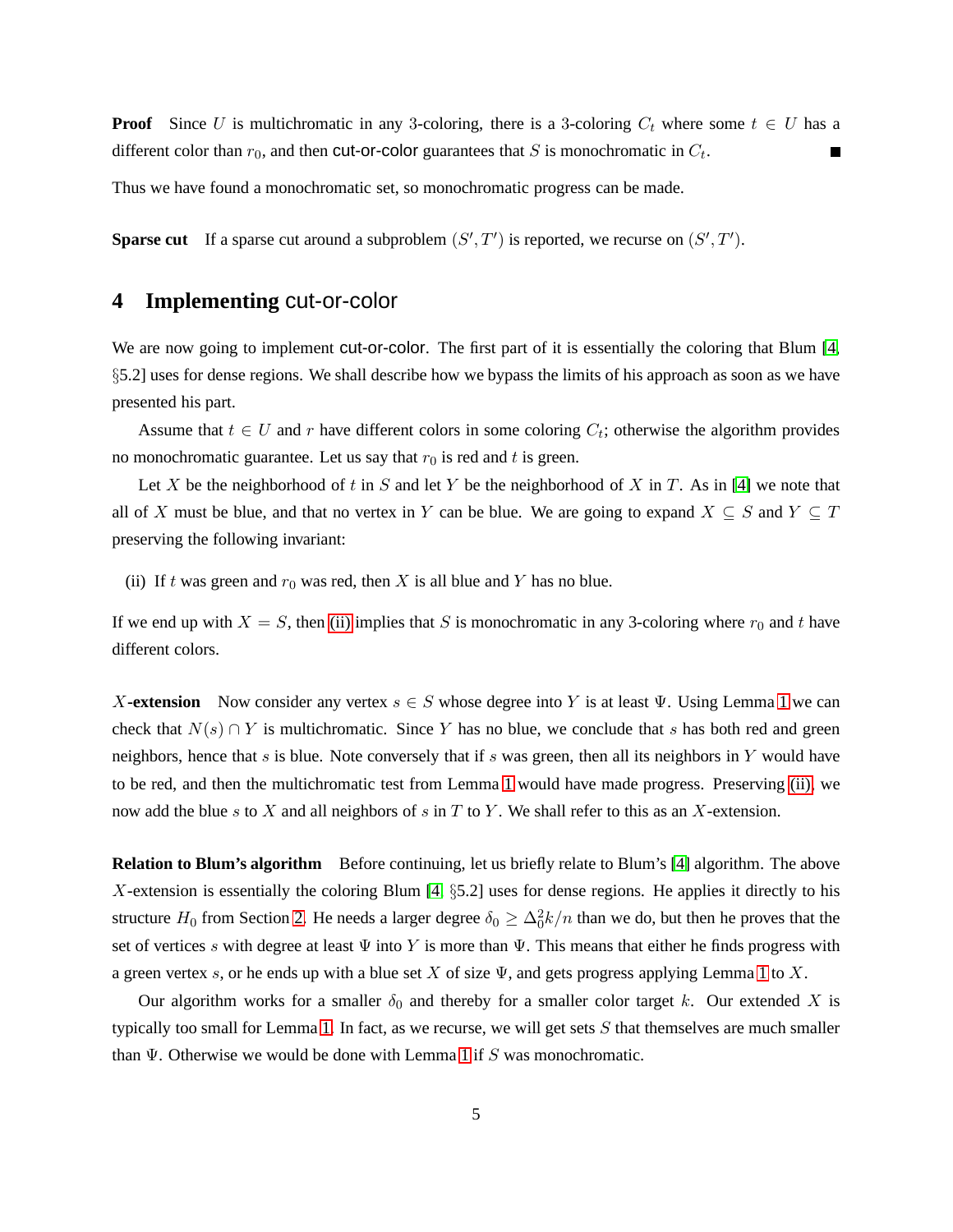Below we introduce Y-extensions. They are similar in spirit to  $X$ -extensions, and would not help us if we like Blum worked directly with  $H_0$ . The important point will be that if we do not end up with  $X = S$ , and if neither extension is possible, then we have identified a sparse cut that we can use for recursion. We are thus borrowing from Blum's proof [\[4\]](#page-12-4) in the technical details, but the overall strategy, seeking sparse cuts for recursion to crystallize a small monochromatic set  $S$ , is entirely different (and new).

Y-extension We now describe a Y-extension, which is similar in spirit to the X-extension, but which will cause more trouble in the analysis. Consider a vertex  $t'$  from  $T \setminus Y$ . Let  $X'$  be its neighborhood in S (note that  $X' \cap X = \emptyset$ ) and Y' be the neighborhood of  $X'$  in T. Suppose  $|Y \cap Y'| \ge \Psi$ . Using Lemma [1](#page-2-0) we check that  $Y \cap Y'$  is multichromatic. We claim that  $t'$  cannot be blue, for suppose it was. Then its neighborhood would have no blue and S is only blue and green, so  $X'$  is all green. Then Y' has no green, but Y has no blue, so  $Y' \cap Y$  would be all red, contradicting that  $Y \cap Y'$  is multichromatic. We conclude that  $t'$  is not blue. Preserving [\(ii\),](#page-5-0) we now add  $t'$  to  $Y$ .

**Closure** We are going to extend X and Y as long as possible. Suppose we end up with  $X = S$ . With [\(ii\)](#page-5-0) cut-or-color declares that S is monochromatic in any 3-coloring where  $r$  and  $t$  have different colors.

Otherwise we are in a situation where no  $X$ -extension nor  $Y$ -extension is possible, and then cut-or-color will declare a sparse cut around  $(X, Y)$ . A *sparse cut around*  $(X, Y)$  is simply defined as being obtained this way. It has the following properties:

- <span id="page-6-1"></span><span id="page-6-0"></span>(iii) The the original high degree vertex t has all its neighbors from S in X, that is,  $N(t) \cap S \subseteq X$ .
- <span id="page-6-2"></span>(iv) There are no edges between X and  $T \setminus Y$ . To see this, recall that when an X-extension adds s' to X, it includes all its neighbors in  $Y$ . The  $Y$ -extension does not change  $X$ .
- <span id="page-6-3"></span>(v) Each vertex  $s' \in S \setminus X$  has  $|N(s') \cap Y| < \Psi$ .
- (vi) Each vertex  $t' \in T \setminus Y$  has  $|N(N(t')) \cap Y| < \Psi$ .

A most important point here is that this characterization of a sparse cut does not depend on the assumption that t and r have different colors in some 3-coloring. It only assumes that X and Y cannot be extended further.

## **5 Correctness**

It should be noted that the correctness of cut-or-color follows from [\(ii\)](#page-5-0) wich is immediate from the construction. The technical difficulty that remains is to ensure that we never end up considering a subproblem with too few high-degree vertices for [\(i\),](#page-4-0) hence where we cannot apply Lemma [1](#page-2-0) to ensure that the high degree vertices do not all have the same color as  $r_0$ .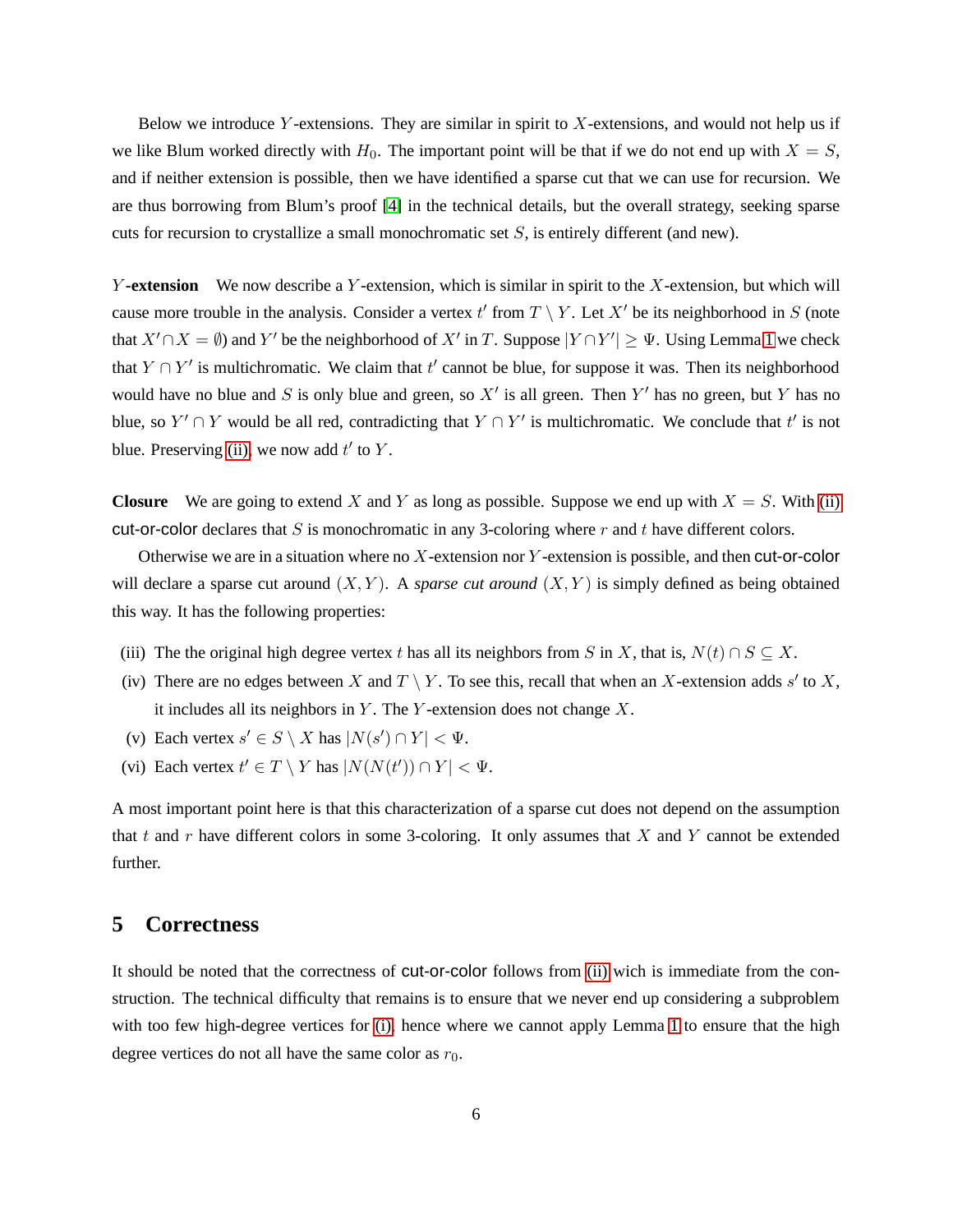#### **6 Degree constraints**

Before we can start our recursive algorithm, we need some slightly different degree constraints from those provided by Blum [\[4\]](#page-12-4) described in Section [2:](#page-2-2)

- The vertices in  $S_0$  have average degree  $\Delta_0$  into  $T_0$ .
- The degrees from  $T_0$  to  $S_0$  are all within a factor  $(1 \pm o(1))$  around the average  $\delta_0 \geq \Delta_0^2 k/n$ .

We need some initial degree lower bounds, which are obtained simply by removing low degree vertices creating our first induced subproblem  $(S_1, T_1) \subseteq (S_0, T_0)$ . Starting from  $(S_1, T_1) = (S_0, T_0)$ , we repeatedly remove vertices from  $S_1$  with degree to  $T_1$  below  $\Delta_0/4$  and vertices from  $T_1$  with degree to  $S_1$  below  $\delta_0/4$ until there are no such low-degree vertices left. The process eliminates less than  $|S_0|\Delta_0/4 + |T_0|\delta_0/4 =$  $|E_0(S_0, T_0)|/2$  edges, so half the edges of  $E_0(S_0, T_0)$  remain in  $E_0(S_1, T_1)$ . We also note that the average degree in T remains above  $\delta_0/2 = 2\delta_1$ . The point is that the average on the T-side only goes down when we remove low degree vertices from  $S_0$ , and that can take away at most 1/4 of the edges. With  $\Delta_1 = \Delta_0/4$ and  $\delta_1 = \delta_0/4$ , we get

- The degrees from  $S_1$  to  $T_1$  are at least  $\Delta_1$ .
- <span id="page-7-2"></span>• The degrees from  $T_1$  to  $S_1$  are between  $\delta_1$  and  $(1 + o(1))\delta_0 < 5\delta_1$ , with an average above  $2\delta_1$ . Note that  $\delta_1 = \delta_0/4 \ge \frac{\Delta_0^2 k}{4n} = 4\frac{\Delta_1^2 k}{n}$ .

A *high degree* in T can now be restated as a degree to S above  $\delta_1/4 = \delta_0/16 = \Delta_1^2 k/n$ .

**Lemma 5**  $\Delta_1 = \Psi n^{\Omega(1)}$ .

**Proof** Recall that  $\Delta_1 = \Delta_0/4 = \tilde{\Omega}(\Delta_{\min})$ , so from [\(2\)](#page-4-1) we get  $k = \tilde{O}((n/\Delta_1)^{4/7})$ , or equivalently,  $\Delta_1 = \widetilde{\Omega}(n/k^{7/4})$ . Since  $\Psi = n/k^2$ , we conclude that  $\Delta_1 = \widetilde{\Omega}(\Psi k^{1/4}) = \Psi n^{\Omega(1)}$ .

**Recursion** Our recursion will start from  $(S, T) = (S_1, T_1) \subseteq (S_0, T_0)$ . We will ensure that each of subproblems  $(S, T)$  considered satisfies the following degree invariants:

- <span id="page-7-1"></span><span id="page-7-0"></span>(vii) Each vertex  $v \in S$  has all its neighbors from  $T_1$  in T, so the the degrees from S to T remain at least  $\Delta_1$ . This invariant follows immediately from sparse cut condition [\(iv\).](#page-6-0)
- (viii) The average degree in T to S is at least  $\delta_1/2$ .

The following key lemma shows that the degree constraints imply that we have enough high degree vertices in  $T$  that we can test if they are multichromatic with Lemma [1.](#page-2-0)

**Lemma 6** *[\(vii\)](#page-7-0)* and *(viii) imply (i), i.e., that we have more than*  $\Psi$  *vertices of high degree in*  $T$ *.*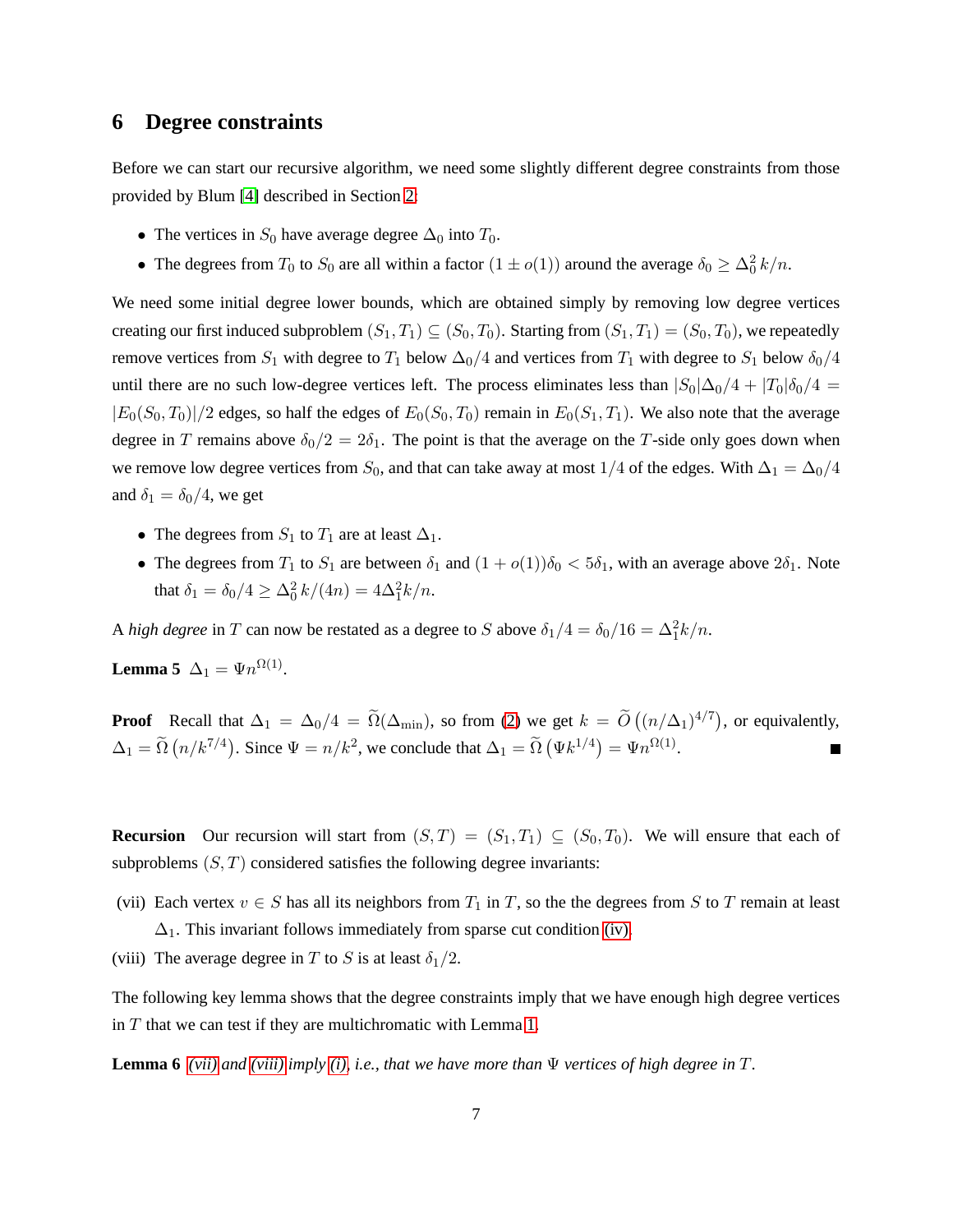**Proof** If h is the fraction of high degree vertices in T, the average degree in T is at most  $h \cdot 5\delta_1 + (1-h)\delta_1/4$ which by [\(viii\)](#page-7-1) is at least  $\delta_1/2$ . Hence  $h = \Omega(1)$ . By [\(vii\)](#page-7-0) we have  $|T| \geq \Delta_1$ , so we have  $\Omega(\Delta_1)$  high degree vertices in  $T$ . By Lemma [5](#page-7-2) this is much more than  $\Psi$  high degree vertices.

# **7 Maintaining degrees recursively**

All that remains is to prove that invariant [\(viii\)](#page-7-1) is preserved, i.e., that the average degree from  $T$  to  $S$  does not drop below half the original minimum degree  $\delta_1$  from  $T_1$  to  $S_1$ . Inductively, when a sparse cut is declared around a new subproblem  $(S',T') = (X,Y) \subseteq (S,T)$ , we can assume that [\(vii\)](#page-7-0) and [\(viii\)](#page-7-1) are satisfied for  $(S, T)$  and that [\(vii\)](#page-7-0) is satisfied for  $(X, Y)$ . It remains to prove [\(viii\)](#page-7-1) for  $(X, Y)$ .

Below we first show that when a sparse cut is declared around  $(X, Y) \subseteq (S, T)$ , then X cannot be too small. We later complement this by showing that the total number of edges cut in the recursion cannot be too large.

**Lemma 7**  $|Y| \ge \frac{\Delta_1^2 k^2}{(8n)}$ .

**Proof** If t is the high degree vertex we started with in  $T$ , then by [\(iii\),](#page-6-1) we have the whole neighborhood Z of t in S preserved in X. By definition of high degree,  $|Z| \ge \delta_1/4 = \Delta_1^2 k/n$ . By [\(vii\)](#page-7-0) the degrees from Z to Y are at least  $d = \Delta_1/2$ , so  $d/\Psi = \Delta_1/2 \cdot k^2/n = o(|Z|)$ . Hence by Lemma [3,](#page-3-0) we have  $|N(Z) \cap Y| \ge d/\Psi \cdot d/2 = \Delta_1^2/(8\Psi) = \Delta_1^2 k^2/(8n).$  $\overline{\phantom{a}}$ 

In our original problem  $(S_1, T_1)$ , each vertex  $v \in Y$  we had  $\delta_1$  edges to  $S_1$ , so the original number of edges from  $Y$  to  $S_1$  was at least

<span id="page-8-0"></span>
$$
\delta_1 \Delta_1^2 k^2 / (8n). \tag{3}
$$

To prove [\(viii\),](#page-7-1) we argue that at least half of these edges are between Y and X. This follows if we can prove that the total number of edges cut is only half the number in [\(3\)](#page-8-0).

The following main technical lemma relates the number of new cut edges around the subproblem  $(X, Y)$ to the reduction  $|T \setminus Y|$  in the size of the T-side:

**Lemma 8** *The number of cut edges from*  $Y$  *to*  $S \setminus X$  *is bounded by* 

<span id="page-8-2"></span><span id="page-8-1"></span>
$$
|T \setminus Y| \frac{40\delta_1 n^2}{\Delta_1^2 k^4}.
$$
 (4)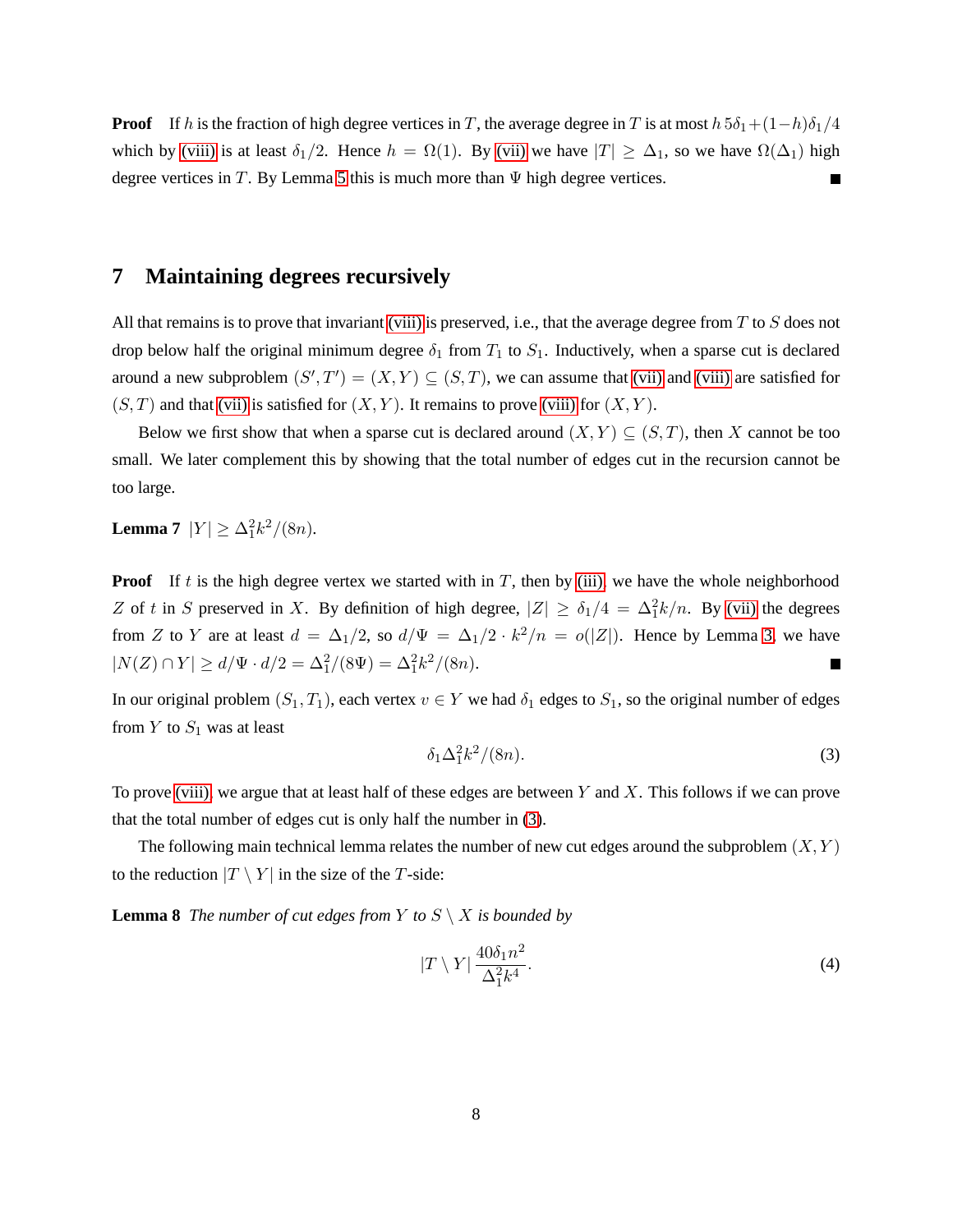**Proof** First we note that from [\(v\)](#page-6-2) we get a trivial bound of  $\Psi|S \setminus X|$  on the number of new cut edges, but is not strong enough for [\(4\)](#page-8-1). Here we use [\(vi\)](#page-6-3) we get

<span id="page-9-0"></span>
$$
\sum_{y \in Y} |N(N(y)) \setminus Y| = \sum_{t' \in T \setminus Y} |N(N(t')) \cap Y| \le |T \setminus Y|\Psi = |T \setminus Y|n/k^2. \tag{5}
$$

We will now, for any  $y \in Y$ , relate  $|N(N(y)) \setminus Y|$  to the number  $|N(y) \setminus X|$  of edges cut from y to  $S \setminus X$ . Let  $Z = N(y) \setminus X$ . By [\(iv\)](#page-6-0) we have that  $N(N(y)) \setminus Y = N(Z) \setminus Y$ . Consider any vertex  $v \in Z$ . By [\(vii\)](#page-7-0) the degree from v to T is at least  $\Delta_1$ . Since  $v \notin X$ , by [\(v\),](#page-6-2) the degree from v to Y is at most  $\Psi$ , and by Lemma [5,](#page-7-2)  $\Psi = o(\Delta_1)$ . The degree from v to  $T \setminus Y$  is therefore at least  $(1 - o(1))\Delta_1 \ge \Delta_1/2$ . This holds for every  $v \in Z$ . It follows by Lemma [3](#page-3-0) that  $|N(Z) \setminus Y| \ge \min\{(\Delta_1/2)/\Psi, |Z|\} \Delta_1/4$ . Relative to  $|Z|$ , this is

$$
\frac{|N(Z)\setminus Y|}{|Z|}\geq \min\left\{\frac{\Delta_1/(2\Psi)}{|Z|},1\right\}\,\Delta_1/4
$$

From our original configuration  $(S_1, T_1)$ , we know that all degrees in T are bounded by  $5\delta_1$  and this bounds the size of  $Z = N(y)$ . Therefore

$$
\frac{\Delta_1/(2\Psi)}{|Z|} \ge \frac{\Delta_1 k^2/(2n)}{5\delta_1} = \frac{\Delta_1 k^2}{10\delta_1 n}.
$$

Since  $\delta_1 \geq 4\Delta_1^2 k/n$ , we have

$$
\frac{\Delta_1 k^2}{10\delta_1 n} \le \frac{\Delta_1 k^2}{10(4\Delta_1^2 k/n)n} = \frac{k}{40\Delta_1} < 1.
$$

Therefore

$$
\frac{|N(Z) \setminus Y|}{|Z|} \ge \min\left\{\frac{\Delta_1/(2\Psi)}{|Z|}, 1\right\} \Delta_1/4 \ge \frac{\Delta_1 k^2}{10\delta_1 n} \Delta_1/4 = \frac{\Delta_1^2 k^2}{40\delta_1 n}.
$$

Recalling  $Z = N(y) \setminus X$  and  $N(Z) \setminus Y = N(N(y)) \setminus Y$ , we rewrite the inequality as

$$
|N(y)\setminus X| \le \frac{40\delta_1 n}{\Delta_1^2 k^2} |N(N(y))\setminus Y|.
$$

Using [\(5\)](#page-9-0), we now get the desired bound on the number of cut edges from Y to  $S \setminus X$ :

$$
\sum_{y \in Y} |N(y) \setminus X| \le \frac{40\delta_1 n}{\Delta_1^2 k^2} \sum_{y \in Y} |N(N(y)) \setminus Y| = \frac{40\delta_1 n}{\Delta_1^2 k^2} |T \setminus Y| n/k^2 = |T \setminus Y| \frac{40\delta_1 n^2}{\Delta_1^2 k^4}.
$$

From Lemma [8](#page-8-2) it immediately follows that the total number of edges cut in the whole recursion is at most

$$
|T_1| \frac{40\delta_1 n^2}{\Delta_1^2 k^4} \le \frac{40\delta_1 n^3}{\Delta_1^2 k^5}.
$$
 (6)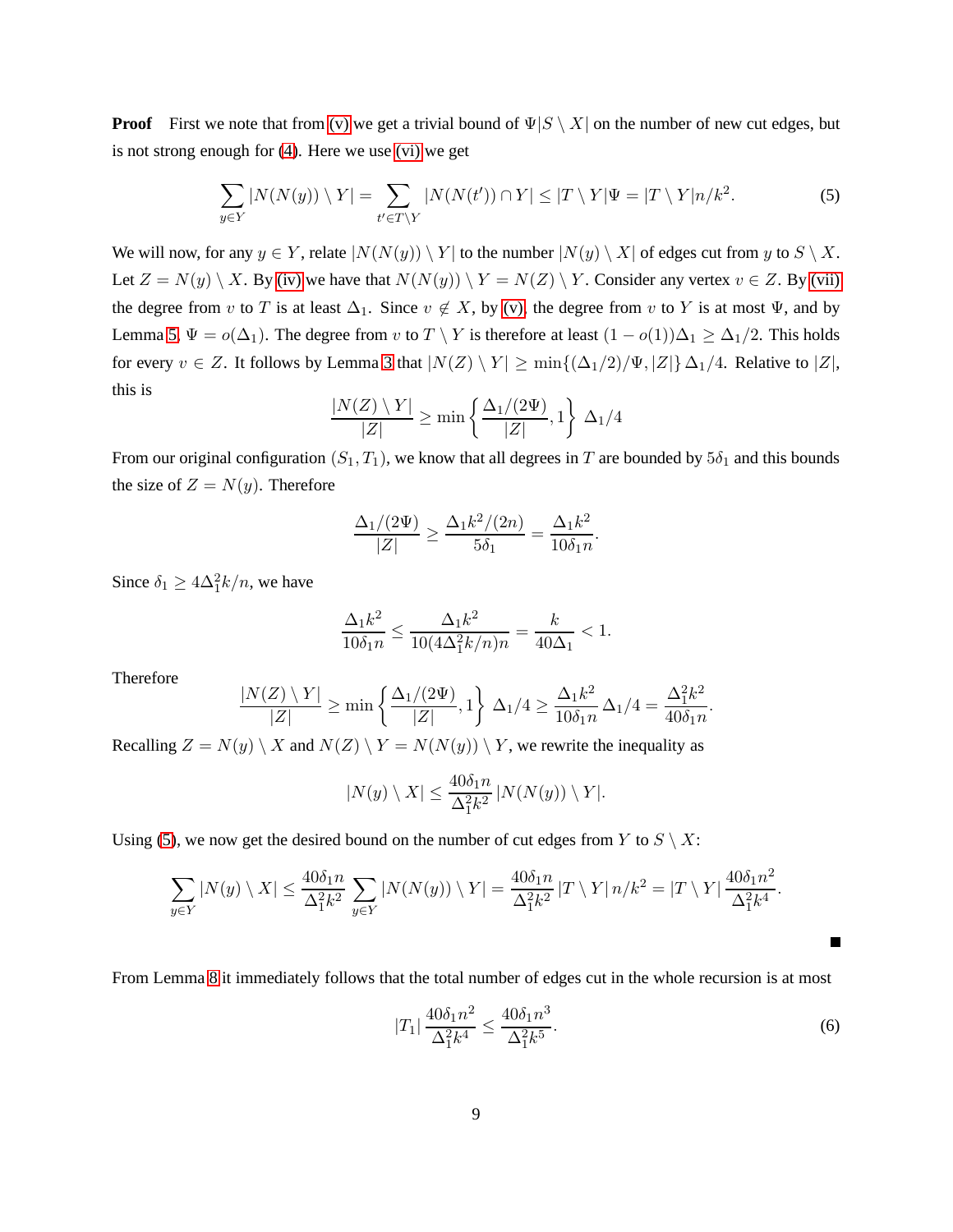This should be at most half the original number of edges from [\(3\)](#page-8-0). Thus we maintain [\(vii\)](#page-7-0) with an average degree of  $\delta_1/2$  from Y as long as

<span id="page-10-1"></span><span id="page-10-0"></span>
$$
\frac{40\delta_1 n^3}{\Delta_1^2 k^5} \le \frac{\delta_1 \Delta_1^2 k^2}{16n}
$$
  

$$
k^7 \ge 640 \left( n/\Delta_1 \right)^4.
$$
 (7)

or equivalently

Thus, if k satisfies (7), then all our degree constraints are maintained, which means that we will keep  
recursing over sparse cuts until we either make progress towards a 
$$
\tilde{O}(k)
$$
 coloring, or end up with a provably  
monochromatic set S on which we can make monochromatic progress towards  $\tilde{O}(k)$  coloring. Since  $\Delta_1 = \Omega(\Delta_0) = \tilde{\Omega}(\Delta_{\min})$ , we can pick k as a function of  $\Delta_{\min}$  and n such that  $k = \tilde{O}((n/\Delta_{\min})^{4/7})$  and such  
that (7) will be satisfied. Thus we conclude

Theorem 9 *If a 3-colorable graph has minimum degree*  $\Delta_{min}$ , then we can make progress towards  $\widetilde{O}\left((n/\Delta_{min})^{4/7}\right)$  coloring in polynomial time.

Since we make trivial progress for vertices of degree below k, we can assume  $\Delta_{min} \geq k$ , and hence we can balance with  $k = \tilde{\Theta}(n^{4/11})$  for a purely combinatorial algorithm to obtain the following corollary.

**Corollary 10** *A 3-colorable graph on n vertices can be colored with*  $\tilde{O}(n^{4/11})$  *colors in polynomial time.* 

#### **8 Integration with SDP**

<span id="page-10-2"></span>We will now show how to combine our combinatorial algorithm with the best SDP coloring of Chlamtac.

**Lemma 11 ([\[6,](#page-12-7) Corollary 16])** For any 3-colorable graph G on n vertices with maximal degree  $\Delta_{\text{max}} \leq$  $n^{0.6546}$ , in polynomial time, we can find an independent set of size  $\Omega(n/\Delta_{\max}^{0.3166})$ . Hence we can make *progress towards*  $O(\Delta_{\max}^{0.3166})$  *coloring.* 

The above statement fixes a small typo in the statement of [\[6,](#page-12-7) Corollary 16] which says that the maximal degree should be below  $\Delta_{\max} = n^{0.6546}$ , as if we wouldn't benefit from a smaller  $\Delta_{\max}$ .

We note that combination with Theorem [9](#page-10-1) would be trivial if the  $\Delta_{\text{min}}$  in Theorem 9 was equal to the  $\Delta_{\text{max}}$  in Lemma [11.](#page-10-2) Things are not that simple, but Karger and Blum [\[5\]](#page-12-6) have already shown how to combine the original SDP of Karger et al. [\[11\]](#page-12-5) and Blum's algorithm [\[4\]](#page-12-4).

To describe the combination in our case, we first need to elaborate a bit on Blum's progress from Section [2.](#page-2-2) We already mentioned monochromatic progress where we identify a set of vertices that we know are monochromatic in some coloring.

Less immediate types of progress work as follows. We start with a graph  $G = G_0$ . We have a constant number of players  $i = 1, ..., \ell = O(1)$  that can announce progress towards  $\tilde{O}(k)$  coloring. Each player i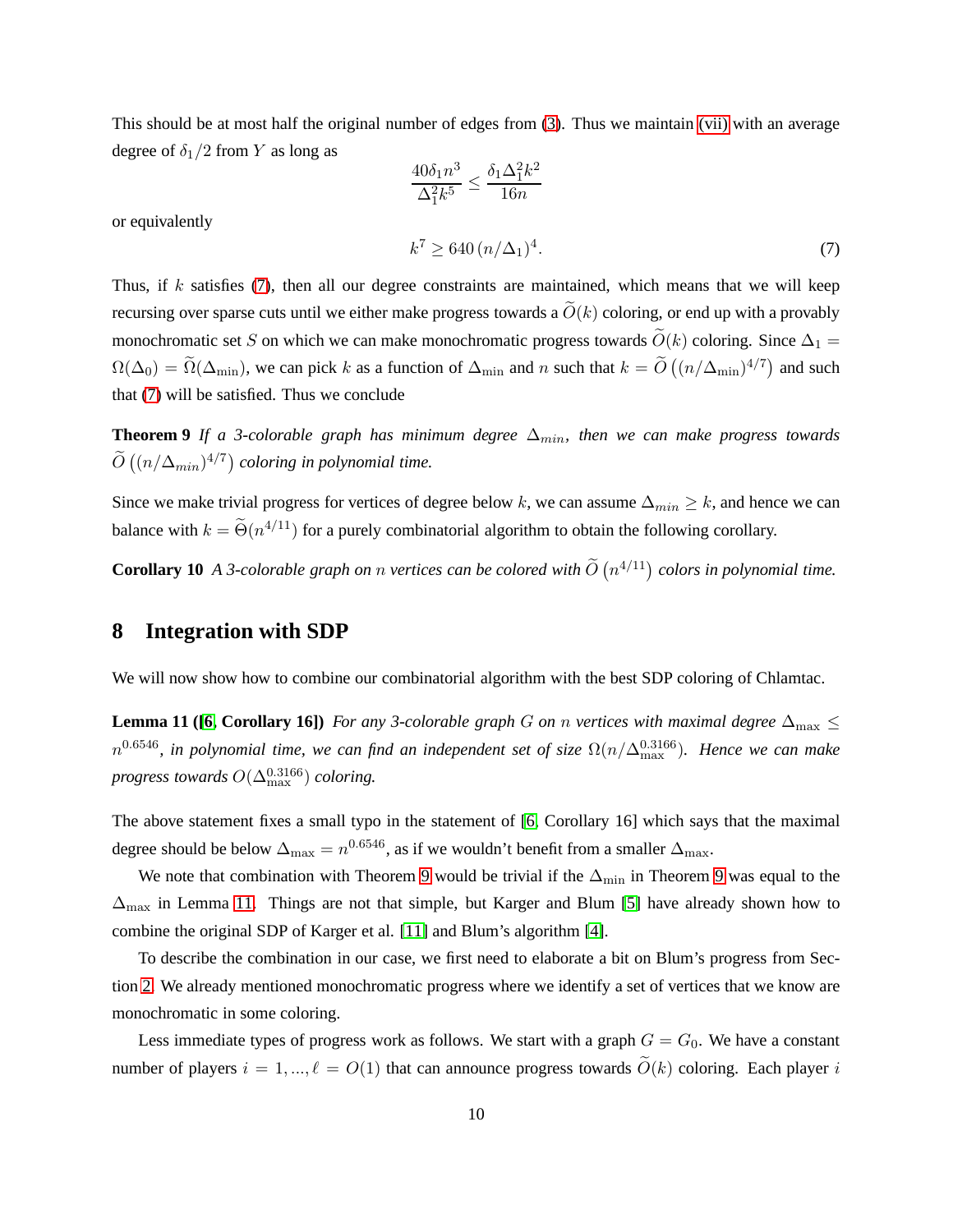starts with an empty vertex set  $V_i$ . When player i announces progress, he removes some vertices from  $G$ and place them in his set  $V_i$ . His promise is that if he ends up with  $n_i = |V_i| \ge n/(2\ell) = \Omega(n)$  vertices, then he can find an independent set  $I_i$  of size  $n_i/O(k)$  in the subgraph  $G_0|V_i$  of  $G_0$  induced by  $V_i$ .

The players play until  $G$  has lost half its vertices. This means that we only play on  $G$  when  $G$  has at least  $n/2$  vertices left. When they play, we always need someone to claim progress. Combined the players end up taking more than  $n/2$  vertices, so some player i ends up with  $n_i \ge n/(2\ell) = \Omega(n)$  vertices. His independent set  $I_i$  is of size  $n_i/O(k) = n/O(k)$ , and  $I_i$  is also independent in  $G_0$ . We can therefore use a single color on  $I_i$  and recurse on  $G_0 \setminus I_i$ .

The formal proof that the game leads to a  $\tilde{O}(k)$  coloring, including the special monochromatic player, is described in [\[4\]](#page-12-4).

We now introduce an SDP player s that for some desired  $\Delta$  claims progress if there is any vertex v of degree below  $\Delta$ , and moves v to his set  $V_s$ . The SDP player will end up with an induced subgraph  $G_s = G|V_s$  of G where the average degree is below 2∆. We delete all vertices with degree at least 4∆. The resulting vertex set  $V'_s$  has  $|V'_s| > n_s/2$  and  $G'_s = G|V'_s$  has maximum degree  $\Delta_{\max} < 4\Delta$ . If  $n_s = |V_s| = \Omega(n)$  and  $\Delta = o(n^{0.6546})$ , he can apply Lemma [11](#page-10-2) to  $G'_s$  and get an independent set of size  $\Omega(n_s'/\Delta_{\max}^{0.3166}) = \Omega(n/\Delta^{0.3166})$ . The SDP player thus follows the rule for progress towards  $O(\Delta^{0.3166})$ coloring.

Since it for any graph suffices that some player can make progress, a player like our combinatorial algorithm in Theorem [9](#page-10-1) can wait for the SDP player to remove all the vertices of degree at most  $\Delta$ . We therefore only apply Theorem [9](#page-10-1) to graphs with minimum degree  $\Delta_{\min} \geq \Delta$ . With Theorem [9,](#page-10-1) we then make progress towards  $\widetilde{O}((n/\Delta_{min})^{4/7}) = \widetilde{O}((n/\Delta)^{4/7})$  coloring in polynomial time.

Balancing  $(n/\Delta)^{4/7} = \Delta^{0.3166}$ , we get  $\Delta = n^{0.6435} = o(n^{0.6546})$ , and conclude

**Theorem 12** *For any 3-colorable graph* G*, there is a polynomial time algorithm to make progress towards* an  $O(n^{0.2038})$ -coloring.

Hence we get

**Corollary 13** *A 3-colorable graph on n vertices can be colored with*  $O(n^{0.2038})$  *colors in polynomial time.* 

#### <span id="page-11-0"></span>**References**

- <span id="page-11-1"></span>[1] S. Arora, E. Chlamtac, and M. Charikar. New approximation guarantee for chromatic number. In *Proc. 38th STOC*, pages 215–224, 2006.
- [2] S. Arora, S. Rao, and U. Vazirani. Expanders, geometric embeddings and graph partitioning. *J. ACM*, 56(2):1–37, 2009. Announced at STOC'04.